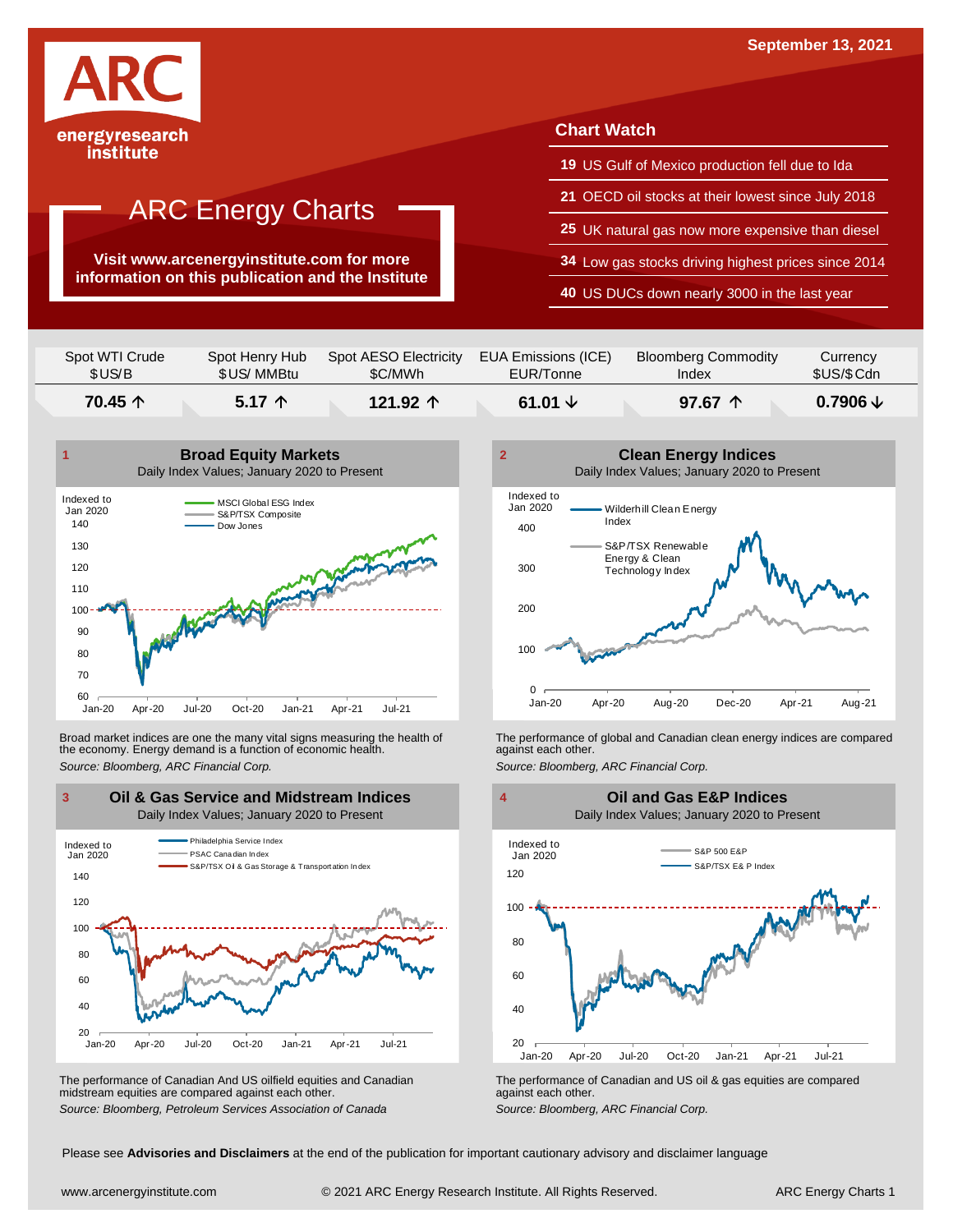**Energy Transition**

# energyresearch institute



BCOM is <sup>a</sup> widely tracked benchmark for the commodities market. It is composed of <sup>23</sup> exchange-traded contracts on physical commodities. *Source: Bloomberg*



EU Allowances (EUA) are carbon credits equivalent to one tonne of CO2 used in the European Union Emissions Trading Scheme (EU ETS). *Source: Bloomberg*



ERCOT is the grid operator for 90% of the electricity sold in Texas. The price shown is for the North Hub and is the wholesale price. *Source: Bloomberg*



ARC Energy Charts

This series is <sup>a</sup> measure of expected inflation (on average) over the five-year period that begins five years from today.

*Source: Federal Reserve Bank of St. Louis, (FRED) Economic Data*



The carbon dioxide data on Mauna Loa constitutes the longest record of direct measurements of CO2 in the atmosphere. *Source: NOAA*



The Alberta Electric System Operator (AESO) manages and operates the provincial power grid. *Source: Bloomberg*

# **Alberta Electricity: AESO Average Pool Price**

Daily and 30-Day Average; January 2020 to Present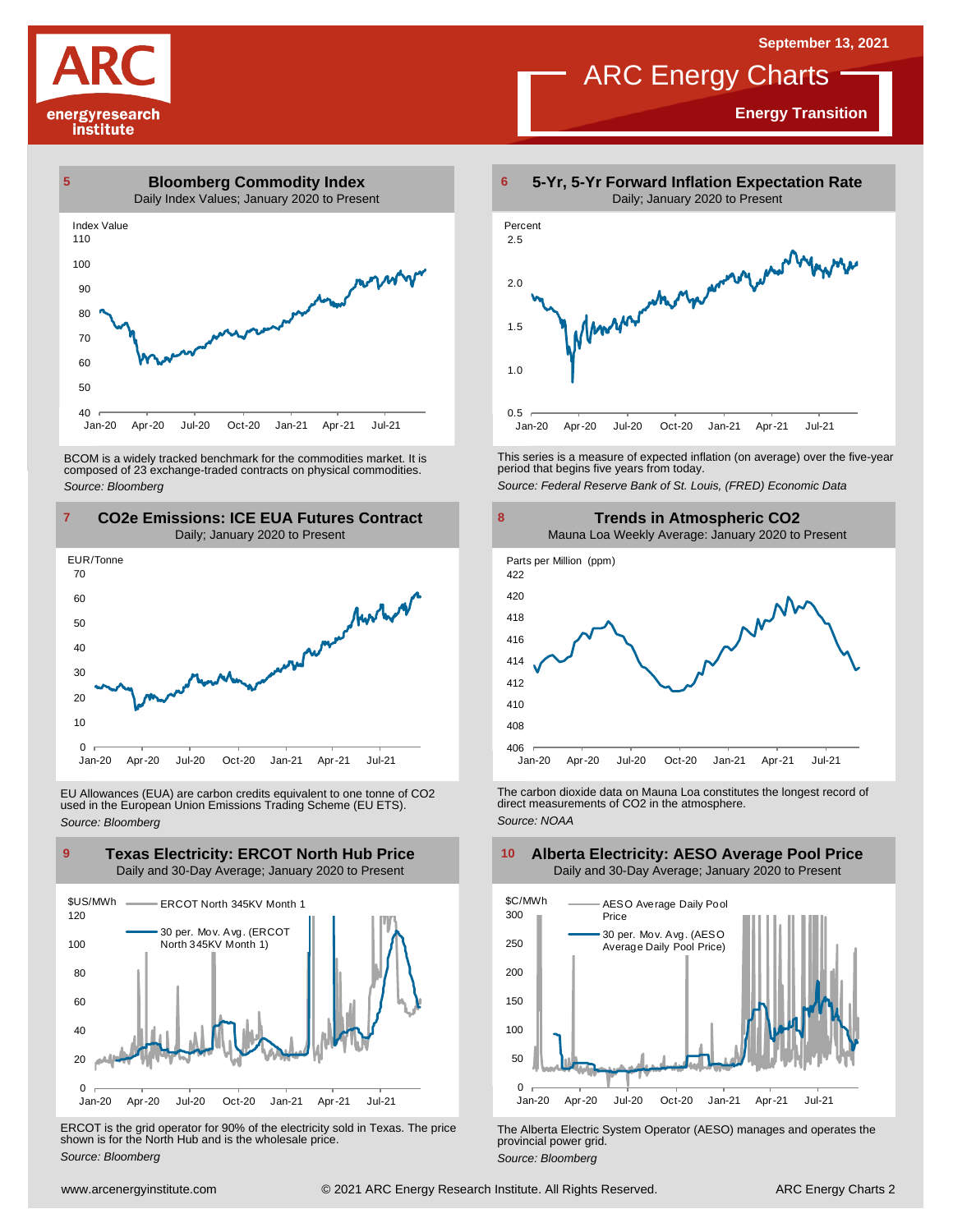**Crude Oil**



#### **WTI Crude Oil Price and Differential to Brent 11**



North American crude oil prices can sometimes disconnect from global prices depending on regional supply and demand dynamics. *Source: Bloomberg*

**CDN Heavy Oil Price Differential to WTI 13 14**



The differential should reflect quality differences and transportation costs. Greater discounts can result from infrastructure or refinery outages. *Source: Bloomberg*



Natural gas liquids have become critical contributors to producer's cash flow. Most of Canada's oil production comes from Alberta; split between oil sands<br>Prices are influenced by the price of oil as well as local supply a



**ARC** Energy Charts

Forward prices for WTI are plotted for the next 36 contracts, and compared against the same contracts one month prior. *Source: Bloomberg*

#### **CDN Light Crude Oil Price Differential to WTI**



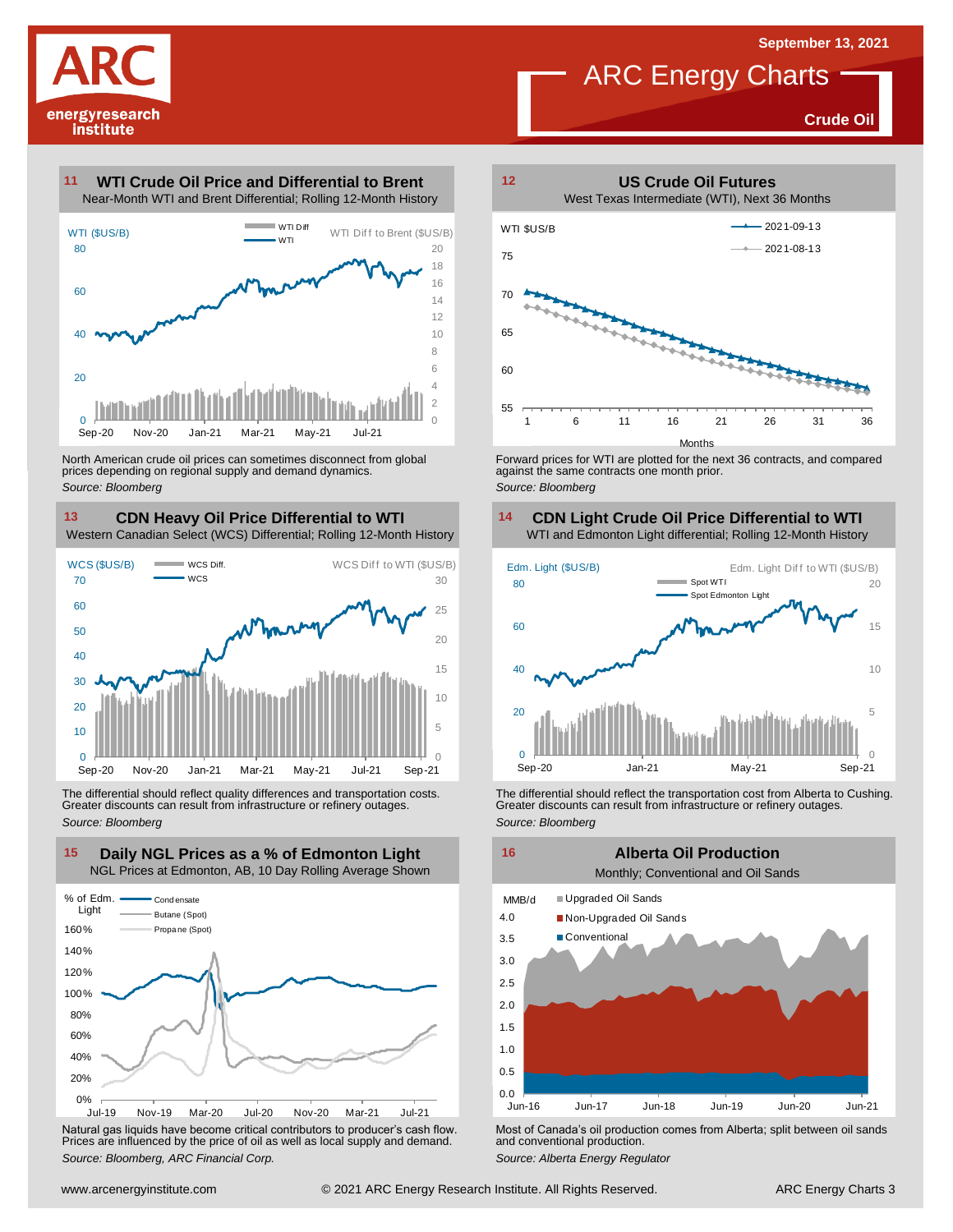## **ARC** Energy Charts

**Crude Oil**





US crude oil stock levels can affect crude oil prices. Stock levels for the Gasoline, diesel and jet fuel consumption represent the majority of oil use in<br>current year are represented by the blue line.<br>Source: U.S. Energy



Weekly production is modelled by the EIA. It is less accurate then monthly reported numbers, but is instructive of up to date changes. Weekly production is modelled by the EIA. It is less accurate then monthly Crude oil imports from Canada are taking market share from overseas<br>
reported numbers, but is instructive of up to date changes.<br>
Source: U.S. Ener



OECD stock levels can affect crude oil prices. *Source: International Energy Agency*



#### **19 20 US Weekly Crude Oil Production US Crude Oil Imports** Weekly Data; 2017 to Present





OPEC's production levels relative to its sustainable and spare capacity influences global crude prices. Note: scale has been expanded. *Source: Bloomberg, Russia Ministry of Energy*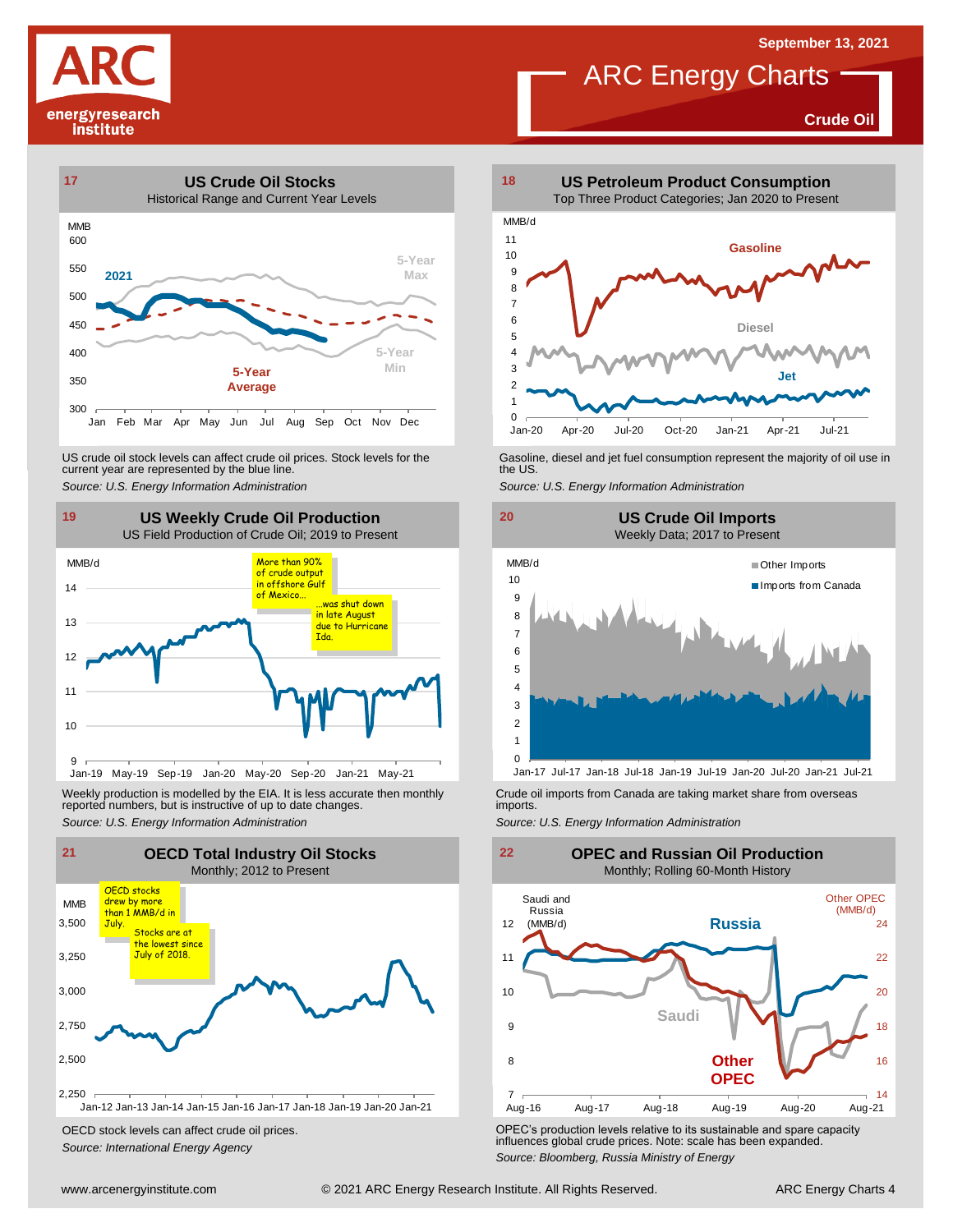**Natural Gas**

# **ARC** Energy Charts



**23 Near-Month North American Natural Gas Prices 24** Daily Prices; Rolling 12-Month History



Near-month prices at AECO track Henry Hub prices, the exchange rate and<br>the cost of transportation. Local factors can also affect price.<br>Source: Bloomberg<br>**CIObal Natural Gas Prices**<br>Japan/Korea, UK NBP, Henry Hub; 10-Day the cost of transportation. Local factors can also affect price. *Source: Bloomberg*

**25 Global Natural Gas Prices**



International natural gas prices strongly impact the economics of proposed LNG projects.

*Source: Bloomberg*



The ability of gas producers to move gas out of the WCSB to eastern markets Between exports to Mexico and LNG shipments, the US is growing as a<br>and the US is a major factor in local natural gas prices.<br>Source: Bloomberg Va



Forward contract prices are plotted for the next <sup>36</sup> months, and compared against the curve one month prior. *Source: Bloomberg*

**26 CDN Natural Gas Futures** AECO Hub (Bloomberg Estimate) Next 36 Months



AECO forward prices mimic Henry Hub futures minus a differential.

*Source: Bloomberg*



**US Natural Gas Exports – Excluding Canada** Daily; Jan 2018 to Present

Jan-18 Jun-18 Nov-18 Apr-19 Sep-19 Feb-20 Jul-20 Dec-20 May-21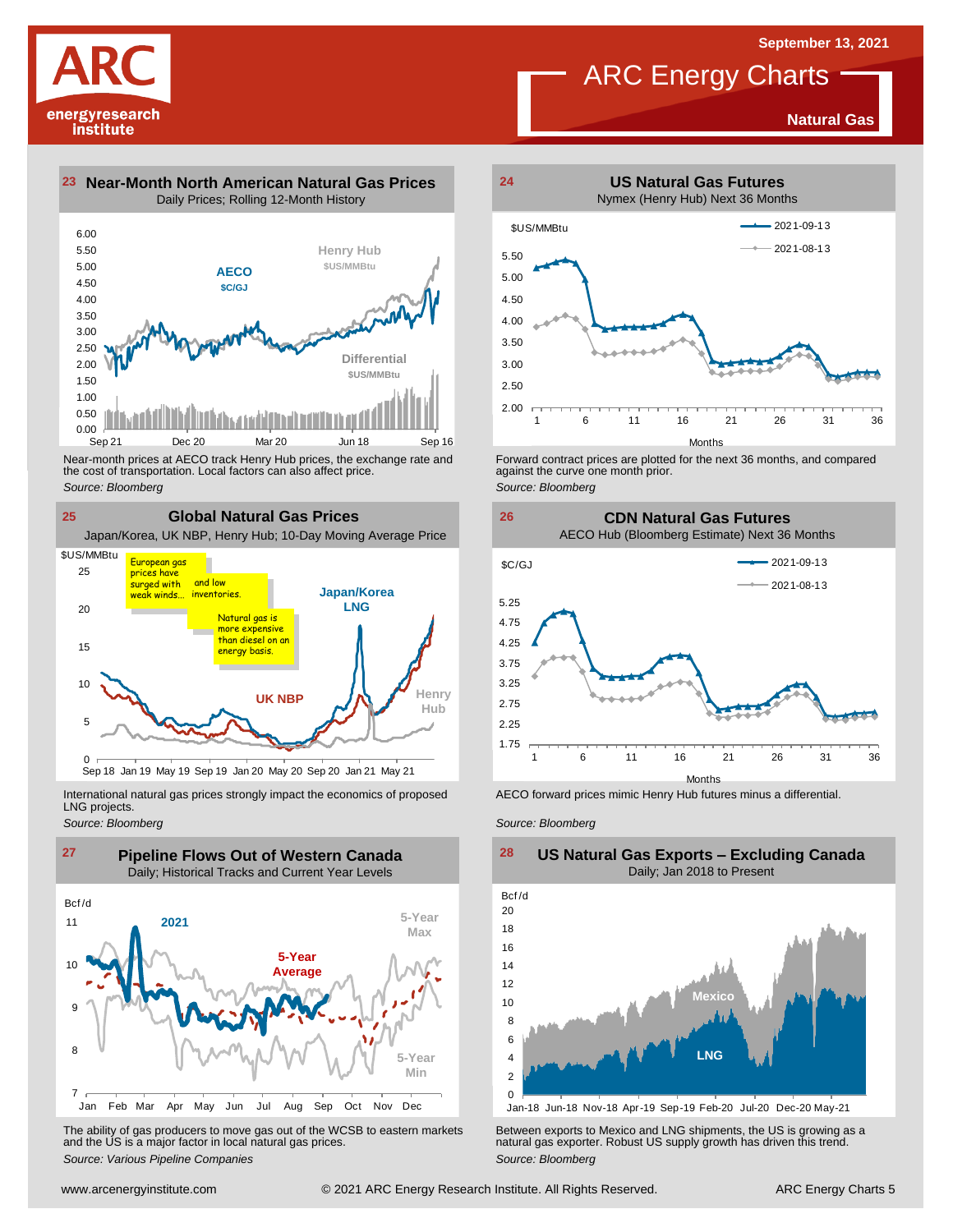**Natural Gas**







Alberta natural gas demand has grown steadily in recent years, largely<br>
driven by new oil sands demand and power generation projects.<br>
Source: *Bloomberg*<br>
Source: *Bloomberg*<br>
Daily Western CDN Production<br>
Estimated Using Alberta natural gas demand has grown steadily in recent years, largely **Domestic US demand fluctuates in the summer** and during the winter as driven by new oil sands demand and power generation projects.<br>Ariven by new oil





This includes receipts on the TCPL, Alliance, WestCoast and TransGas pipelines.



Canada's natural gas storage level provides <sup>a</sup> good metric if the country is well stocked. Abnormally high or low storage can affect the basis. *Source: Bloomberg*



ARC Energy Charts





*Source: Pipelines Pipelines Pipelines Pipelines DSproduction started ramping up in late 2007 and continues to grow year pipelines. Source: Various Pipeline Companies Source: Various Pipeline Companies SA* 



The EIA reports changes in US natural gas inventories held in underground storage facilities on <sup>a</sup> weekly basis.

*Source: U.S. Energy Information Administration*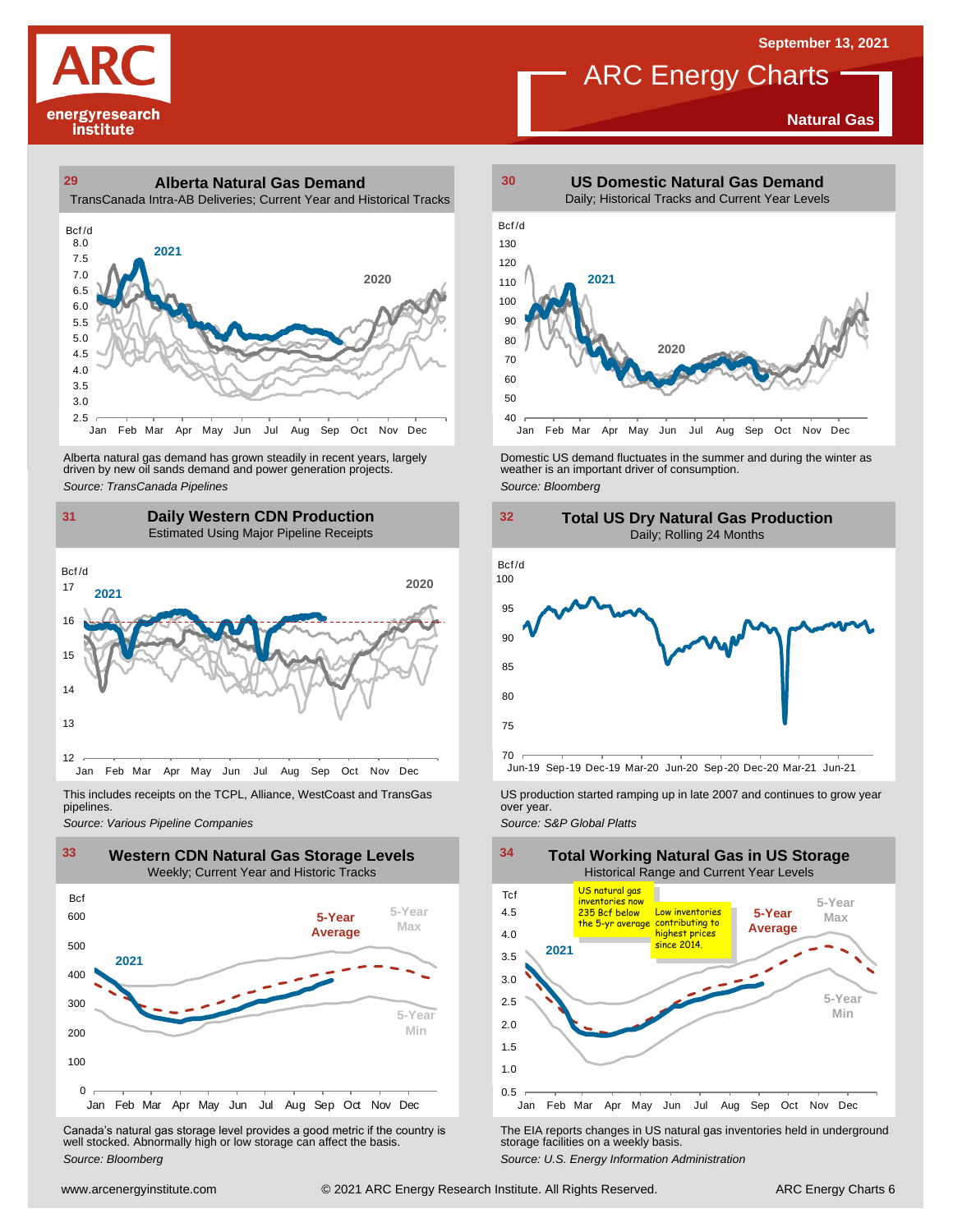**Oilfield Activity**



#### **35 36 Canada: Weekly Gas Drilling Activity**

Baker Hughes Drilling Rig Count; Current Year and Historical Range



Unlike US drilling activity, Canadian rigs are dispatched seasonally. Capital<br>allocation by operators is driven by views of future oil and gas prices. 0<br>Jan Feb Mar A<br>Unlike US drilling activi<br>allocation by operators<br>Source: Baker Hughes



Unlike US drilling activity, Canadian rigs are dispatched seasonally. Capital Tracking US oil drilling by major play provides insight into the composition of<br>allocation by operators is driven by views of future oil and gas



Total rig-releases for exploratory and development wells are highlighted in this chart. Rig releases for the current year are shown in red. *Source: Daily Oil Bulletin/JWN*

**United States: Weekly Gas Drilling Activity** Baker Hughes Gas Rig Counts; 2020 to Present

ARC Energy Charts



Tracking US gas drilling by major play provides insight into the composition of US gas supply and growth trends.

*Source: Baker Hughes*



Tracking US oil drilling by major play provides insight into the composition of US oil supply and growth trends. *Source: Baker Hughes*

**United States: Monthly Wells Drilled**

1200 1400 1600 Wells Drilled  $2018 = 2019 = 2020 = 2021$ 491 wells were drilled in August in US DPR regions. Drilling is lagging<br>in US DPR completions activity; 719<br>regions. Wells completed. Drilled but unc-<br>wells completed. Ompleted wells



Total wells drilled in US Drilling Productivity Report regions are shown. These are the most active onshore US plays. *Source: EIA* Jan Feb Mar Apr May Jun Jul Aug Sep Oct Nov Dec